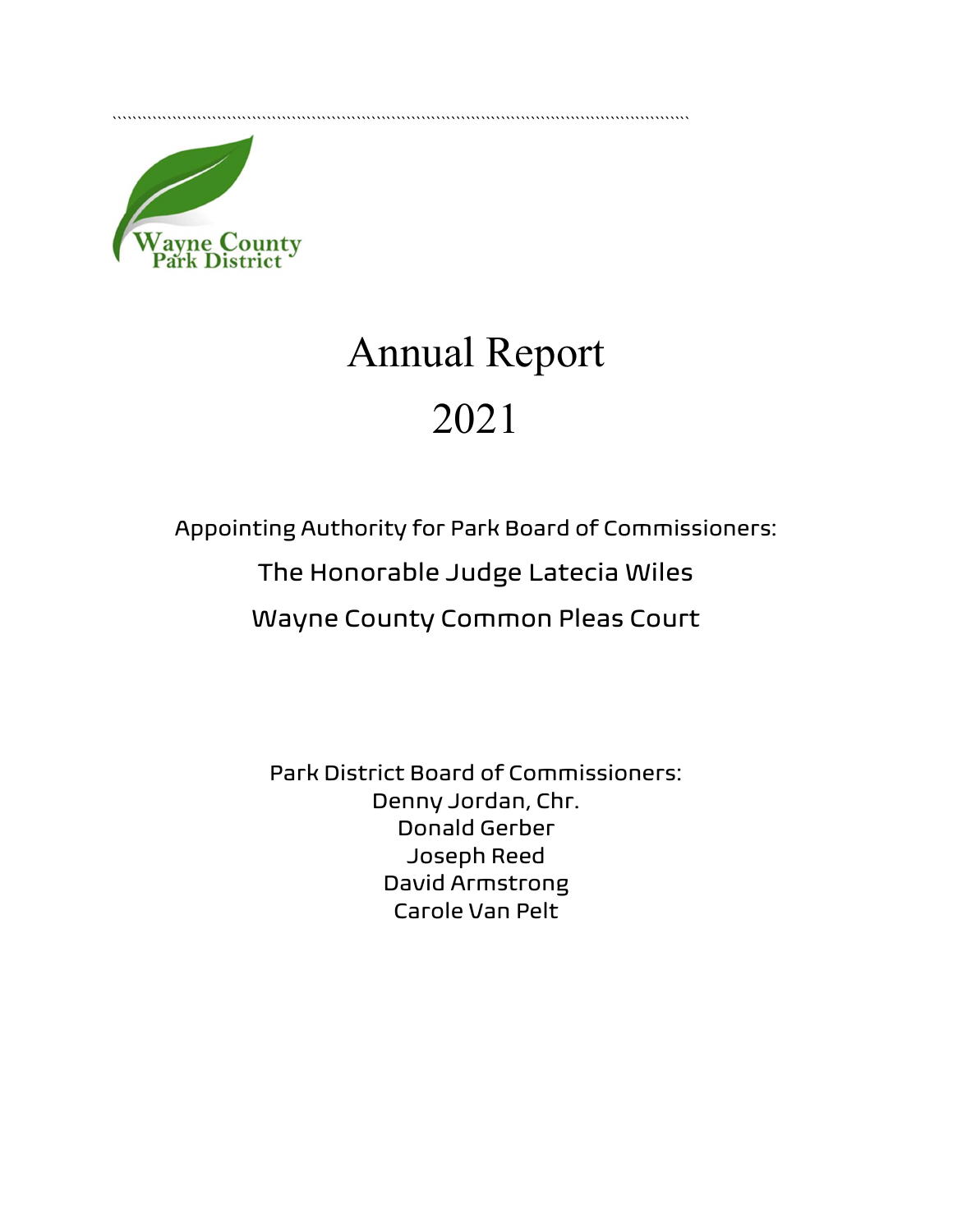## Per ORC: 1545.08 Yearly Report 2021 Review

Covid 19 continued to restrict most of our educational classes at Barnes Preserve this year. However, we observed an increase in visitors, young and old, coming to Barnes Preserve to take advantage of the outdoors. Reservations for the Romich Pavilion showed a dramatic increase as people sought places outside to loosely gather. Barnes Preserve continues to be a safe place for visitors to exercise and refresh their mental, emotional, and spiritual well-being.

## Noteworthy:

- Strategic Planning, facilitated by Elizabeth Schuster, brought together an Ad Hoc committee made up of several key community people and Board members Dave Armstrong and Denny Jordan. The goal was to identify and strengthen the Park District's values. This process is ongoing and will continue with the goal of presenting the people of Wayne County an opportunity to show their support for a fully-funded, multi-property Park District. The ad hoc committee spent many months in planning and will continue with Dave Armstrong taking the lead on the steering committee.
- Approval of MetroParks (ODOT) grant program for another two years.
- Collaboration with the Wilderness Center in providing several education classes for kids. We expect to see an increase as the impacts of COVID-19 subside over the next year.
- Spring Clean Up resulted in 60 volunteers from three organizations doing 151 volunteer hours.
- Participated in the Wayne County Fair with a booth manned by 23 volunteers over the course of the week. It proved to be a worthwhile event. Brochure was revised and business cards made for handouts.
- Received a generous donation by a local couple wanting to see the unmulched trails improved and expanded.
- Website is being rebuilt with a change of platform; making it easier to update.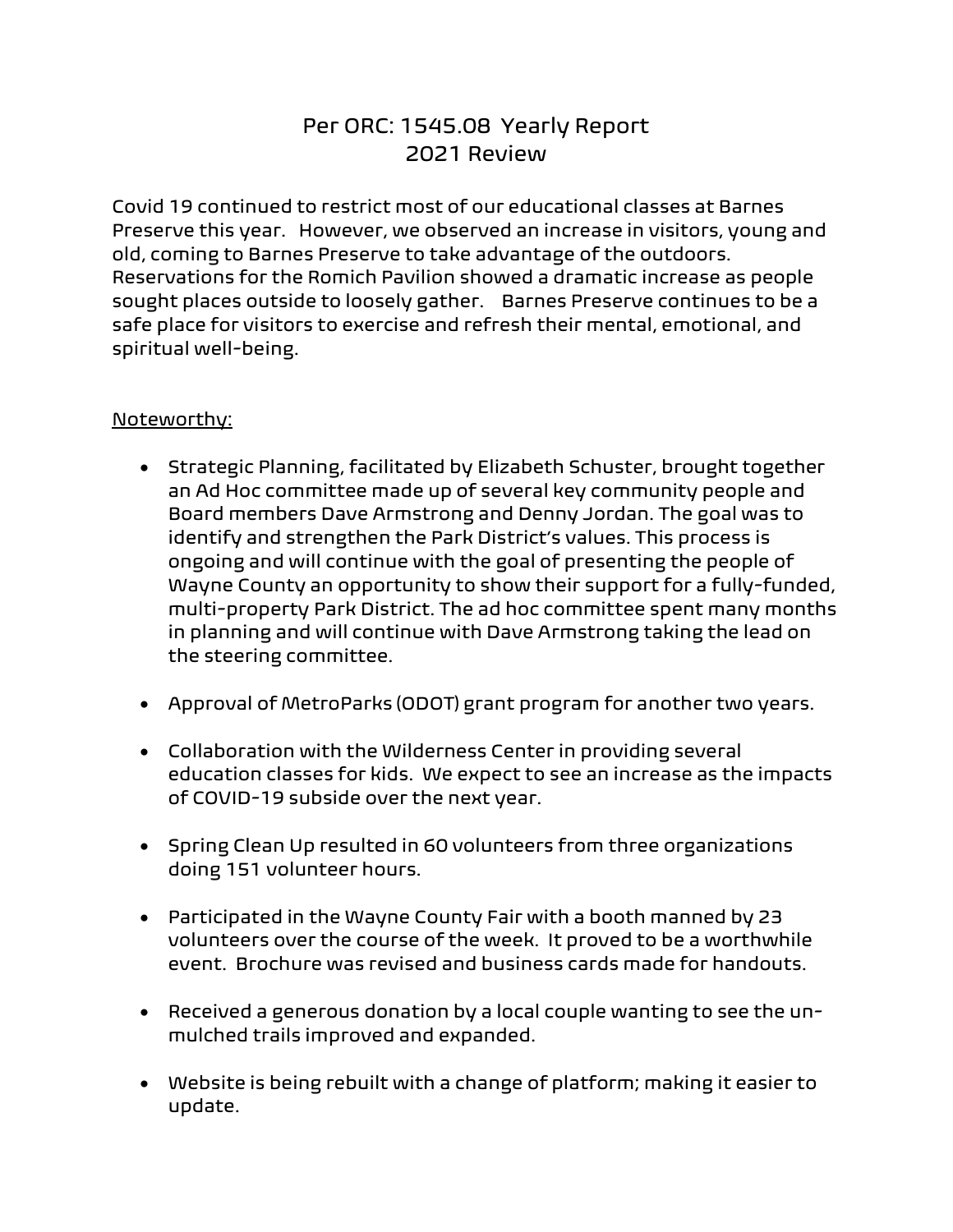- ASPO held their annual Trick or Treat event at Barnes Preserve with 100+ kids participating. Event was successful with 14 venders and 3 educational stations; all manned by 21volunteers.
- Change of venue for meetings for both Park Board and Friends group to Buehler's Milltown Community Room. Time was changed to 6:30 pm on the second Tuesday of the month. No meetings: Sept. (Fair) and November and December due to COVID concerns.
- Final phase of the development at Barnes Preserve reemerged pending application to NRAC funds and Clean Ohio funds.
- Three large trees removed for safety concerns costing \$5,025.
- Volunteers' hours: increased to approx. 300+ hrs.